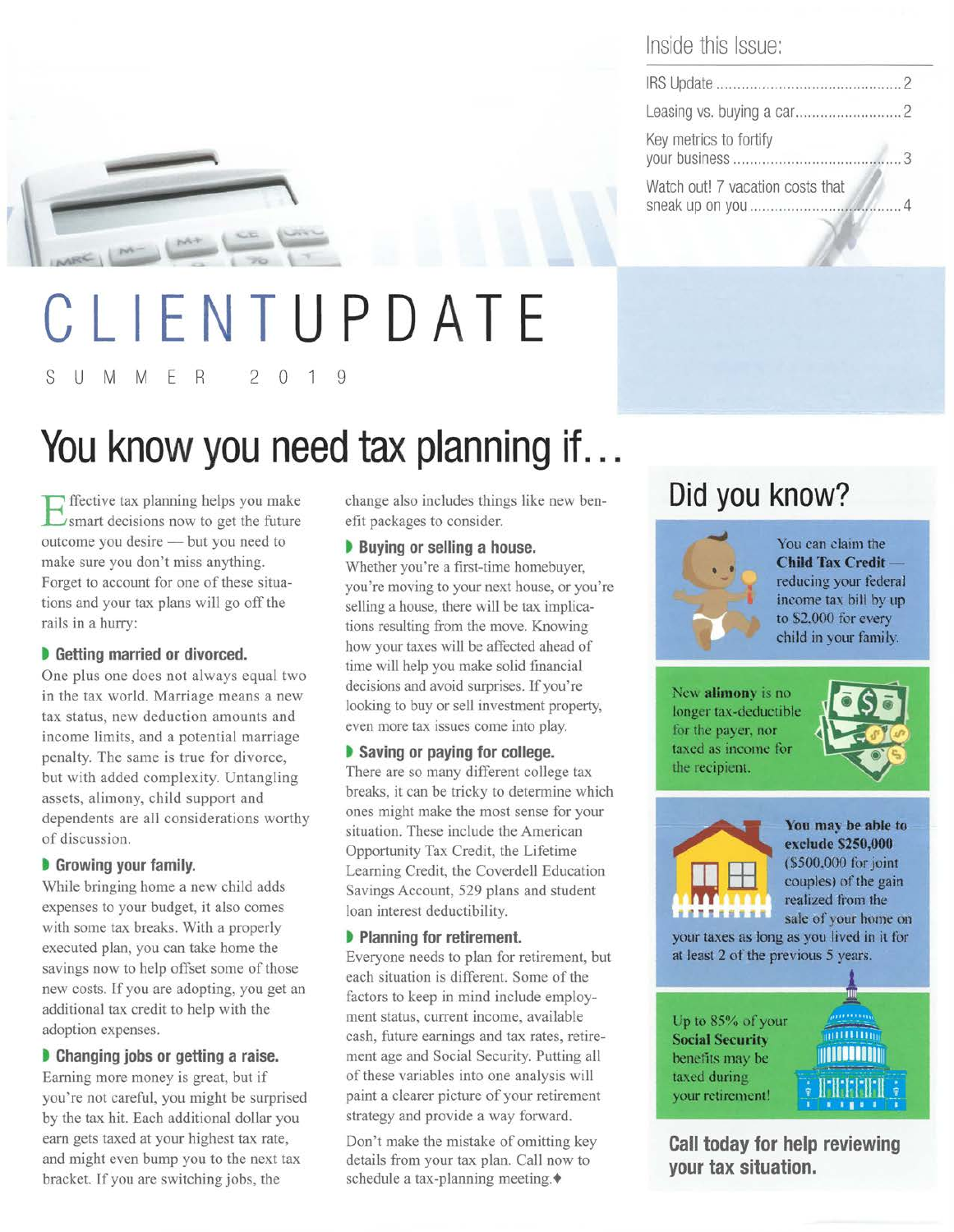# **IRS**UPDATE

## **Phishing is still a threat**

The IRS "Dirty Dozen" list warns taxpayers to remain vigilant when it comes to fake emails and other internet phishing scams used in attempt to steal personal information. If you get an unsolicited email or social media message that appears to be from either the IRS or an organization closely linked to the IRS (like the Electronic Federal Tax Payment System), you should report it by sending it to *phishing@irs.gov.* 

## **Protect your personal info**

To safeguard against identity thieves who continue to steal large amounts of data, the IRS urges taxpayers to take the following steps to protect personal information:

- Use computer security software (including firewalls and malware protection).
- Use strong passwords.
- Be cautious of email attachments.
- Avoid oversharing personal information on social media sites.
- Keep old tax returns and records in a secure place.

### **Reminder: 2019 alimony rule change**

Alimony is no longer a tax deduction for those paying it, nor income for those

receiving it. This rule change does not impact divorce agreements reached before 2019. Now is the time to review any prenuptial agreements and exercise caution when changing an existing divorce arrangement.

## **No change to second-quarter interest rates**

Interest rates for the second quarter in 2019 have stayed the same since the first quarter. The rates are as follows: 6 percent for overpayments (5 percent for corporations), 3.5 percent for the portion of a corporate overpayment over \$10,000, 6 percent for underpayments and 8 percent for large corporation underpayments.  $\blacklozenge$ 

# **Leasing vs. buying a car Knowing the tricks makes you a better decision-maker**

There are many reasons for you to lease a car versus buy a car, but too often it is the auto dealer's profit motive that determines which method you use rather than what's best for your budget and lifestyle. To help you make an informed decision, here are some things to consider:

### **When to lease**

- You want a car with lower down payments and monthly costs.
- You don't like making your own vehicle repairs.
- You prefer a new car every couple of years.
- You don't drive many miles each year.
- You are not hard on your vehicle.

# $\blacksquare$  When to buy

- You plan to have the vehicle for many years.
- You are willing to drive a used car.
- You drive more miles than a lease allows.
- You are worried about keeping the car in excellent condition.
- You want to work on or modify the car.

# $\blacksquare$  Tips to know if you decide to lease

If you think leasing a vehicle is an option for you, here are some tips to ensure you are making the best deal:

- $\blacktriangleright$  Negotiate before revealing your intentions. Negotiate the price before telling the dealer you wish to lease. The purchase price you negotiate should be the price the dealer uses in calculating the lease payments as well as an outright purchase. If it is not, this technique forces the dealer to disclose this fact.
- ~ Ask about the annual percentage rate (APR). Ask the dealer to disclose the effective APR built into the lease. If the dealer gives you a lease factor instead of an interest rate, multiply the lease factor by 2,400 to get a general interest rate. For example, a lease factor of 0.0025 multiplied by 2,400 returns an interest rate of 6 percent.
	- ~ Question the residual value. Ask what the projected residual value of the car is at the end of the lease. This value is often overstated by the dealer to artificially lower your lease payment, but can impact your ability to purchase your vehicle at the end of the lease. Future residual value is an estimate and can often be negotiated withthe dealer.
		- ~ Compare with a loan. Use the negotiated purchase price to calculate your loan payments. Use this information to compare your monthly lease payment with your car loan payment.
		- $\blacktriangleright$  Read the lease agreement! If ever there is a time to read the fine print, leasing a car is one of them. Pay special attention to early termination clauses and cost for excess miles. These two factors can dramatically impact your lease-versus-buy decision.+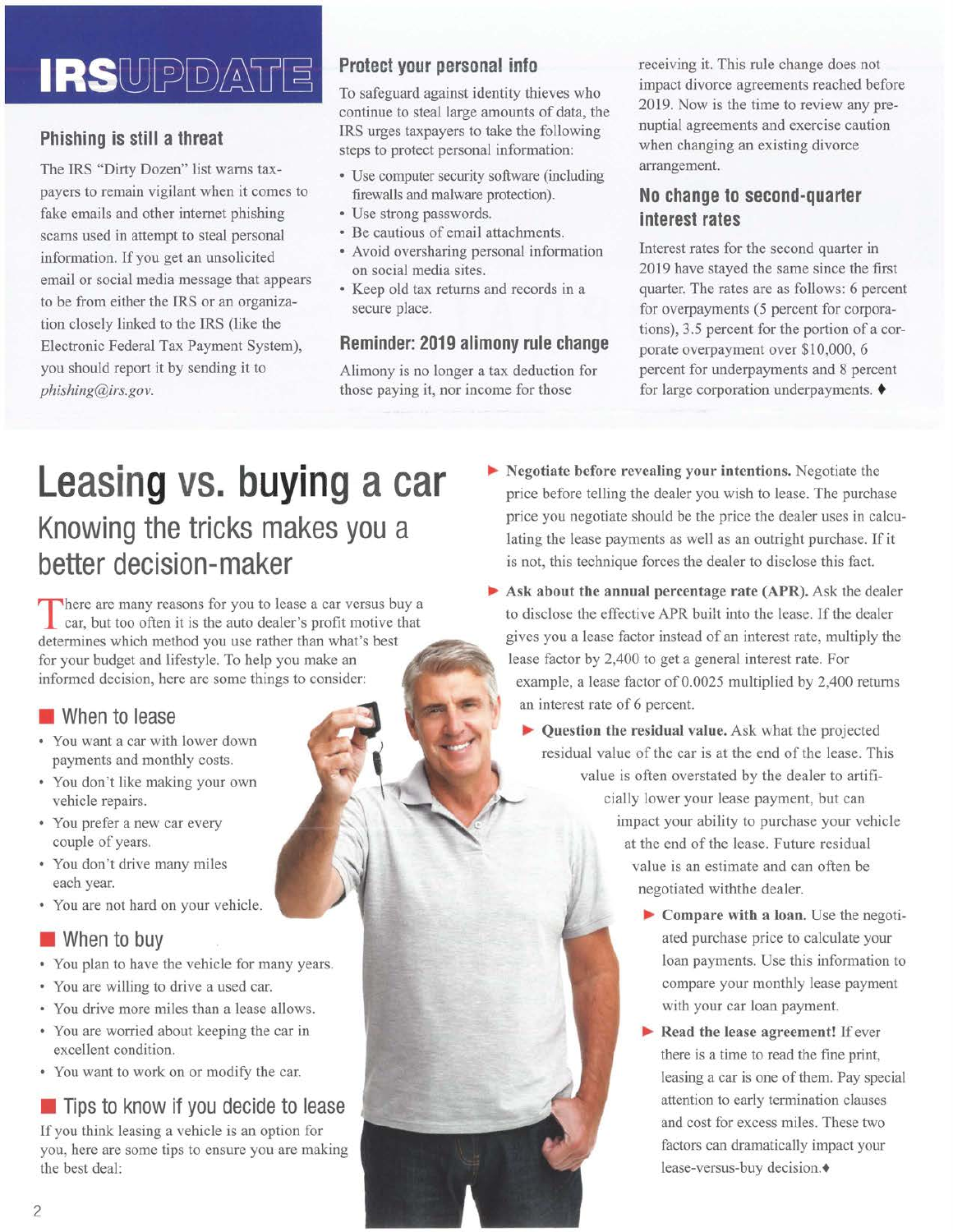# **Key metrics to fortify your business**



ven the best, well-prepared business plans can unravel quickly without a process in place to evaluate performance. Creating a scorecard with quality metrics can give you the daily insight you need to successfully run a business without drowning in the details.

### **Exercise Exercise 2 scorecard that works**

An effective scorecard gives you a holistic view of the state of your business in one report. The report consists of key financial and non-financial metrics to provide a daily look at the health of your business. To be useful, your measures should be concise, available on-demand, and include properly targeted data to help you quickly spot trends and react appropriately.

# **Effective business metrics to consider right now**

### **Quick ratio (financial)**

Add up your total cash, short-term investments and accounts receivable. Then divide that total by your current liabilities. This is your quick ratio. It's a simple way to see if you have enough funds on hand to pay your immediate bills. A value of 1.0 or more means your liquid assets are sufficient to cover your short-term debts. A value less than 1.0 may mean you're relying too heavily

on debt to fund your operations or pay expenses.

#### **Retention percentage (customers)**

First, create a list of customers who made purchases this year and a list of customers who made purchases last year. Then, remove all new customers gained in the current year. Divide the total number of customers from last year by the remaining number of customers for this year. This is your customer retention percentage. Measure this over time to see if your business is retaining or losing core customers. If you have a condensed sales cycle, you can shrink the period down further. For example, by looking at this calculation each month, you can see how it builds over the year.

### **Asset turnover ratio (internal process)**

Divide your total sales by average total assets from your company balance sheet (beginning assets plus ending assets, divided by two) for the same time period. The end result tells you the amount of sales generated for each dollar committed to your assets. The number may not reveal much by itself, but when reviewed over time, you'll

have a better understanding of whether the assets used to run your business are becoming more or less effective.

### **Net income per employee (growth)**

Divide your net income by your total number of employees for a given time period. In theory, as your workforce develops, it should generate more income per employee. Remember to account for part-time employees prior to making your calculation (e.g., a parttime employee working 20 hours per week is 1/2 an employee for purposes of this calculation). If the income per employee is getting lower over time, figure out why. Perhaps you have high employee turnover, or there is an area of your company that can benefit from training.

While each ratio may help you analyze different aspects of your business, they don't tell you the whole story. Finding the right mix of metrics for your scorecard can take some time, but the end result is a valuable tool that can take your business to the next level. $\bullet$ 

# **Tax Deadlines**

### **June 17**

 $\Box$  Second installment of 2019 individual estimated tax is due.

### **July31**

 $\Box$  Due date for filing 2018 returns for calendar-year employee retirement or benefit plans (5500 series).

#### **September 16**

- $\Box$  Third installment of 2019 individual estimated tax is due.
- $\Box$  Deadline for filing 2018 calendar-year corporation tax returns with extensions of the initial filing deadline.
- $\Box$  Deadline for filing 2018 partnership returns with extensions of the initial filing deadline.

This newsletter is issued quarterly to provide you with an informative summary of current business, fmancial and tax planning news and opportunities. Do not apply this general information to your specific situation without additional details. Be aware that the tax laws contain varying effective dates and numerous limitations and exceptions that cannot be easily summarized. For details and guidance in applying the tax rules to your individual circumstances, please contact us.